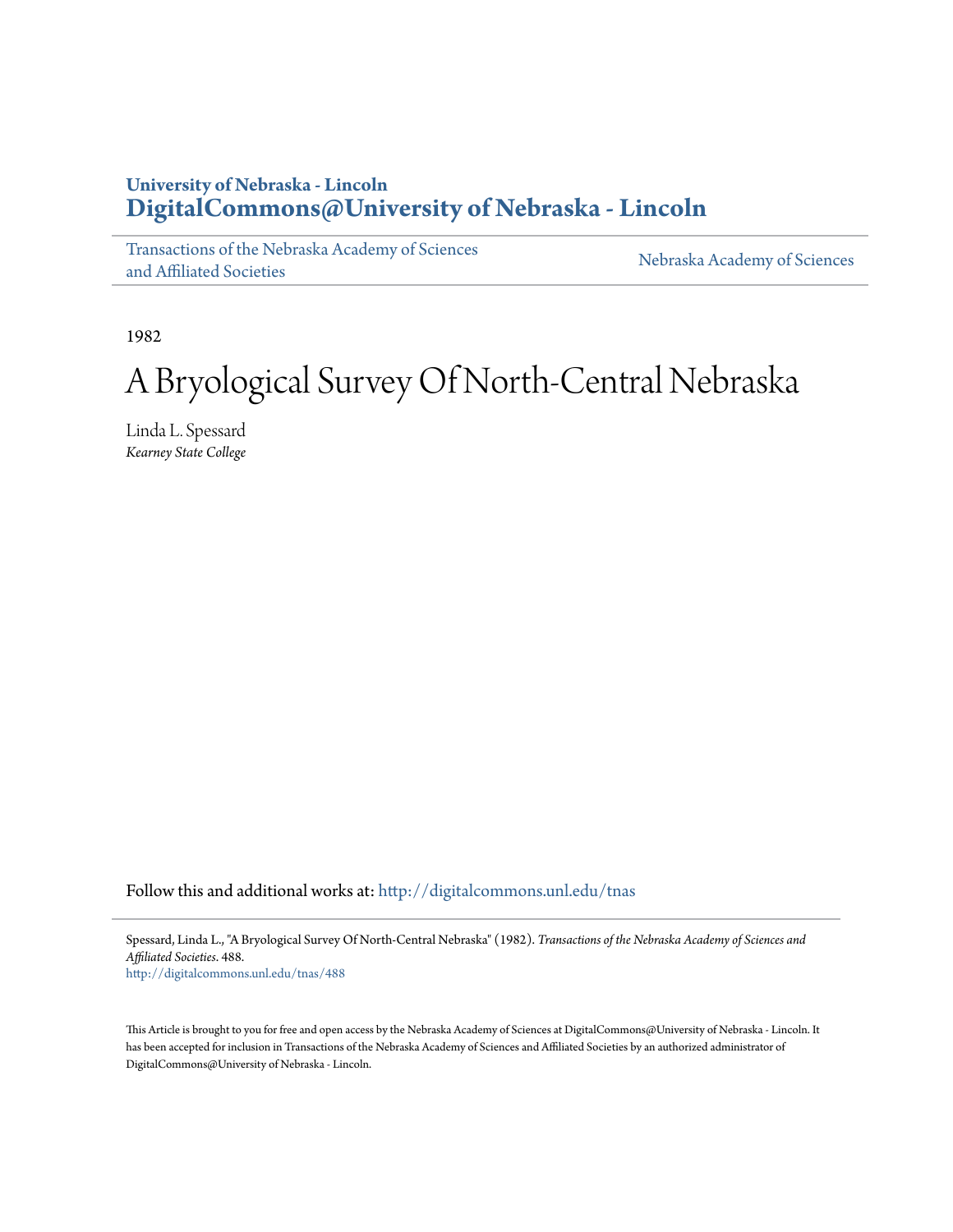# A **BRYOLOGICAL SURVEY OF NORTH-CENTRAL NEBRASKA**

Linda L. Spessard

Department of Biology Kearney State College Kearney, Nebraska 68847

A checklist of 38 species of mosses and two liverworts is presented for Blaine, Boyd, Brown, Cherry, Garfield, Holt, Keya Paha, Loup, Rock, and Thomas counties of Nebraska. Several county reports are given along with two state records: *Brotherella recurvans* (Michx.) Fleisch., and *Calypogeia trichomonis* (L.) Corda.

t t t

### **INTRODUCTION**

This report summarizes bryophyte collections made in Blaine, Boyd, Brown, Cherry, Garfield, Holt, Keya Paha, Loup, Rock, and Thomas counties of north-central Nebraska primarily during the summer of 1980. Some collections (other than those of the author) were made prior to that time. All collections have been identified, catalogued, and placed in the Kearney State College Herbarium

Reports of mosses and liverworts have been made from scattered locations in Brown, Cherry, Garfield, Holt, Keya Paha, and Thomas counties by Webber (1889 and 1892), Evans (1924), Wolfe (1924), Koch (1971 and 1975), Churchill (1976, 1977, and 1979), Churchill and Redfearn (1977), and Jacobson and Prior (1979). There is no known report from Blaine, Boyd, Loup, or Rock counties.

Blaine, Brown, Cherry, Garfield, Holt, Loup, Rock, and Thomas counties are, for the most part, located in the Sand Hills region of Nebraska. The Sand Hills is an extensive region of grass-covered, stabilized sand dunes. Soils (Valentine-Thedford, Loup-Elsmere-Valentine) of the Sand Hills region are of sandy textures, with quartz sand being the parent source of most (Keech and Bentall, 1971). The major rivers of the Sand Hills are the Dismal, North Loup, Middle Loup, Calamus, and Snake. Most collections were made from forested areas (Nebraska National Forest) and along the edges of rivers and streams which flow through the Sand Hills region. Some open habitats were also examined for bryophytes.

Collections in Boyd and Keya Paha counties were made in the forested areas of the Niobrara River valley with *Quercus macrocarpa* Michx. being the predominant forest tree. Other collections were made from the chernozem soils (Holt-Valentine) of Keya Paha County.

Thirty-eight species in 25 genera of mosses and two species of liverworts were collected by J. C. W. Bliese (JCWB), N. J. Czaplewski (NJC), D. R. Friskopp (DRF), L. L. Spessard (LLS), C. E. True (CET), and M. C. Williams (MCW). Nomenclature follows Crum, Steere, and Anderson (1973) for mosses, and Stotler and Crandall-Stotler (1977) for the liverworts. State records are indicated by an asterisk (\*) preceding the taxonomic name, and county records are indicated by an asterisk preceding the site number. Voucher specimens are given for each collection site (collectors and collection numbers are given).

# **COLLECTIONS**

#### Collection Sites

1. Blaine County: Dunning City Park.

2. Boyd County: 0.8 km W of the US 281/11 junction, near Spencer.

3. Brown County: Ainsworth City Park.

4. Brown County: Long Pine State Recreation Area, near Long Pine.

5. Cherry County: Fort Niobrara Wildlife Refuge, on Niobrara River near Valentine.

6. Cherry County: Smith River Falls, *ca.* 33.8 km SW of Valentine.

7. Cherry County: Valentine City Park.

8. Garfield County: Burwell City Park.

9. Halt County: S of O'Neill Sewage Treatment Plant.

10. Halt County: 9.7 km Nand 9.7 km E of Atkinson.

11. Holt County: 12.7 km N and 12.7 km E of Atkinson.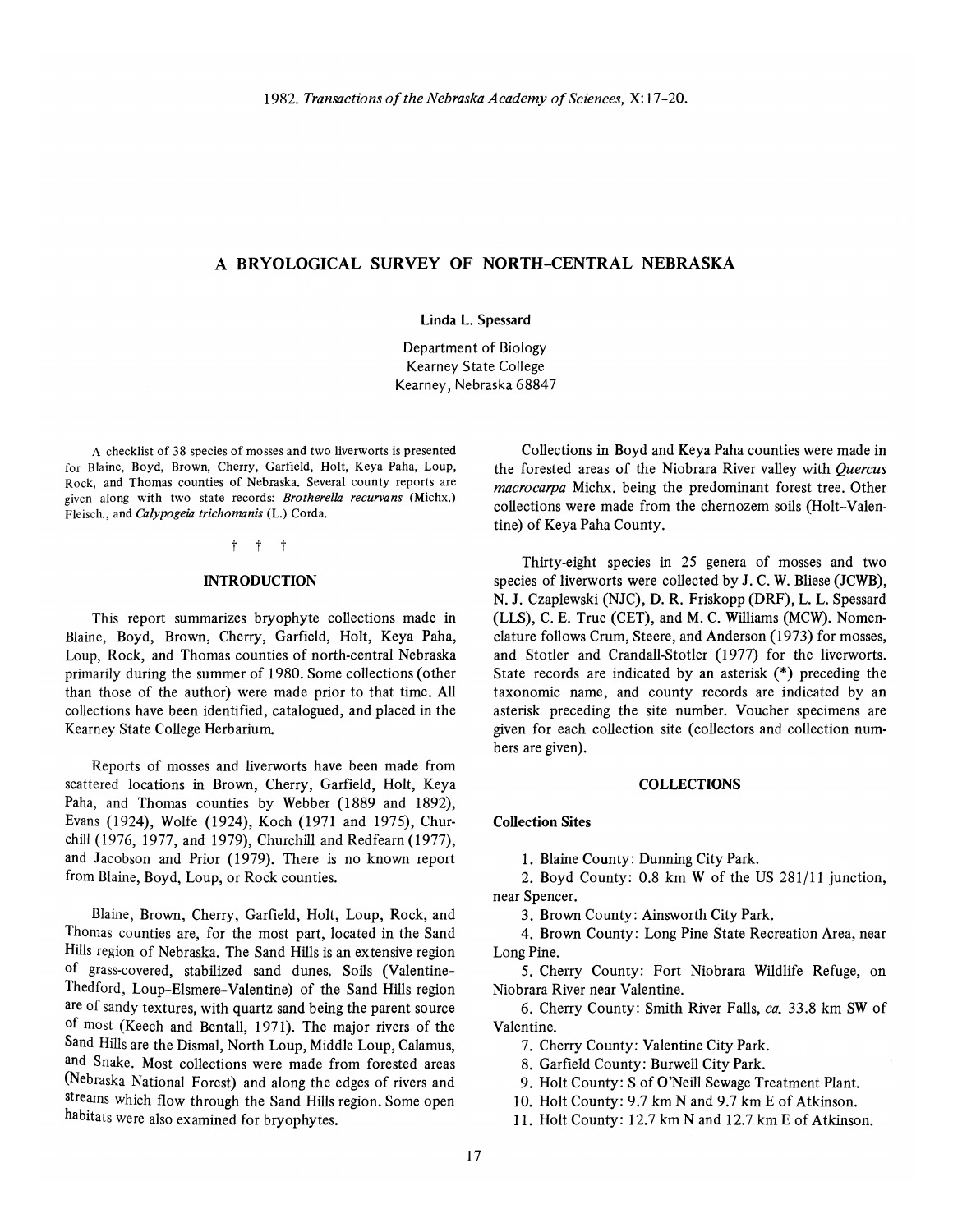# 18 L. L. Spessard

12. Halt County: Atkinson Wildlife Area, near Atkinson.

13. Halt County: Atkinson Cemetery.

14. Keya Paha County: Niobrara River, 9.7 km S and 1.6 km W of Norden.

15. Keya Paha County: Niobrara River, 9.7 km S and 16.1 km W of Norden.

16. Keya Paha County: 8.0-9.7 km S of Norden, along Niobrara River.

17. Keya Paha County: Niobrara Valley, just S of Norden at N end of Transect 11.

18. Keya Paha County: Niobrara Valley, SW end of Transect II.

19. Keya Paha County: Springview Cemetery.

20. Loup County: Taylor City Park.

21. Rock County: Spring Valley Park, near Newport.

22. Thomas County: Middle Loup River, just N of Nebraska National Forest (Halsey National Forest).

23. Thomas County: Nebraska National Forest, at campground area.

24. Thomas County: Nebraska National Forest, at picnic and recreation area.

#### Musci

*Amblystegium serpens* (Hedw.) B. S. G.

\*Site 4: LLS 6964, on base of *Quercus macrocarpa.* \*Site 5: LLS 6762, edge of stream on shaded soil. Site 7: LLS *6808,* base of *Quercus macrocarpa* on bark. \*Site 8: LLS 6877, sandy soil near tree root. \*Site 9: MCW 63, on sandy soil. \*Site 15: MCW and CET *217c,* in crevice of large rocks near stream. Site 16: JCWB 221, shaded soil. Site 17: CET 224, edge of river on shaded, sandy soil. \*Site 21: LLS 6975, bark at base of *Popuhls deltoides*  Rydb. \*Site 22: LLS 6649, on moist, sandy soil. Site 23: LLS 6683, on moist sand under bridge. Site 24: LLS *6740,* on bark at base of *Acer negundo* L.

*A. varium* (Hedw.) Lindb.

\* Site 1: LLS *6901,* N side of building on cement wall. Site 4: LLS 6922, on moist, sandy soil. Wolfe (1924) reported a collection from Long Pine. Site 5: LLS 6757, on moist, sandy soil. Wolfe (1924) reported a collection from Cherry County, but no specific location was given. Site 6: DRF *30,* taken below the base of Smith Falls on log. Site 7: LLS *6820,* in drainage ditch on wet humus. \*Site 8: LLS 6879, on moist, sandy soil. \*Site 22: LLS 6652, on moist, sandy soil.

*Atrichum undulatum* (Hedw.) P.-Beauv.

Site 4: LLS 6959, on sandy soil. Wolfe (1924) reported a collection from Long Pine.

# *Barbula acuta* (Brid.) Brid.

\*Site 8: LLS 6884, on dry, sandy soil. \*Site 19: LLS *6910,* on dry, sandy soil.

*B. convoluta* Hedw.

\*Site 15: MCW and CET *217a,* in crevice of large rocks near stream.

### *B. fallax* Hedw.

\*Site 23: LLS 6693, on dry, sandy soil beside trail.

### *B. unguiculata* Hedw.

\*Site 3: LLS *6906,* on dry, sandy soil. Site 4: LLS *6950,*  on dry, sandy loam. \*Site 7: LLS 6857, on shaded, limestone rock. \*Site 8: LLS 6873, on dry, sandy loam at base of tree. Site 13: LLS 6989, on sandy loam on N side of building. Koch (1971) reported a collection from Halt County. \*Site 15: MCW and CET 217b, in crevice of large rocks near stream. Site 16: JCWB *220,* shaded soil. \*Site 20: LLS 6893, at base of tree on soil. \*Site 22: LLS 6646, on wet, sandy soil.

*Brachythecium oxycladon* (Brid.) Jaeg. and Sauerb.

\*Site 17: CET 226, taken along roadside. \*Site 23: LLS *6690,* on sandy soil.

# *B. salebrosum* (Web. and Mohr) B.S.G.

Site 2: LLS 6999, at base of *Quercus macrocarpa* on bark. \*Site 4: LLS 6939, on moist, sandy soil. \*Site 7: LLS 6826, on moist, sandy loam. \*Site 8: LLS 6886, on moist, sandy soil. \*Site 20: LLS 6893, at base of tree on soil. \*Site 21: LLS 6976, on bark at base of *Popuhls deltiodes.*  \*Site 23: LLS 6714, on bark at base of *Fraxinus americana* L.

*Brhynia graminicolor* (Brid.) Grout

\*Site 17: CET 223, on sandy soil. Churchill (1979) reported this taxon from Richardson County.

# *\*Brotherella recurvans* (Michx.) F1eisch.

\*Site 10: MCW 274, near water on soil.

# *Bryum algovicum* Sendtn. *ex* C. Muell.

Site 4: LLS 6921, on dry, sandy soil. Churchill (1979) reported a collection from Pine Glen State Refuge, along Long Pine Creek. Site 5: LLS *6760,* on dry, sandy loam. Churchill (1979) reported a collection from the Niobrara River valley S of Nenzel, off Hwy. 97. Site 7: LLS 1913, on dry, sandy soil. \*Site 8: LLS 6874, on soil at base of tree. \*Site 19: LLS  $6913$ , on dry, sandy loam. Site 22: LLS 6665, on dry, sandy soil. Site 23: LLS 6697, on dry, sandy soil.

# *B. argenteum* Hedw.

\*Site 5: LLS 6759, on dry, sandy soil. Site 7: LLS 6869, on limestone rock beside stream. \*Site 13: LLS 6988, on dry, sandy loam. \*Site 16: JCWB 218, on sandy soil beside river. \*Site 20: LLS *6890,* on bark at base of tree. \*Site 22: LLS 6678, on moist, sandy soil.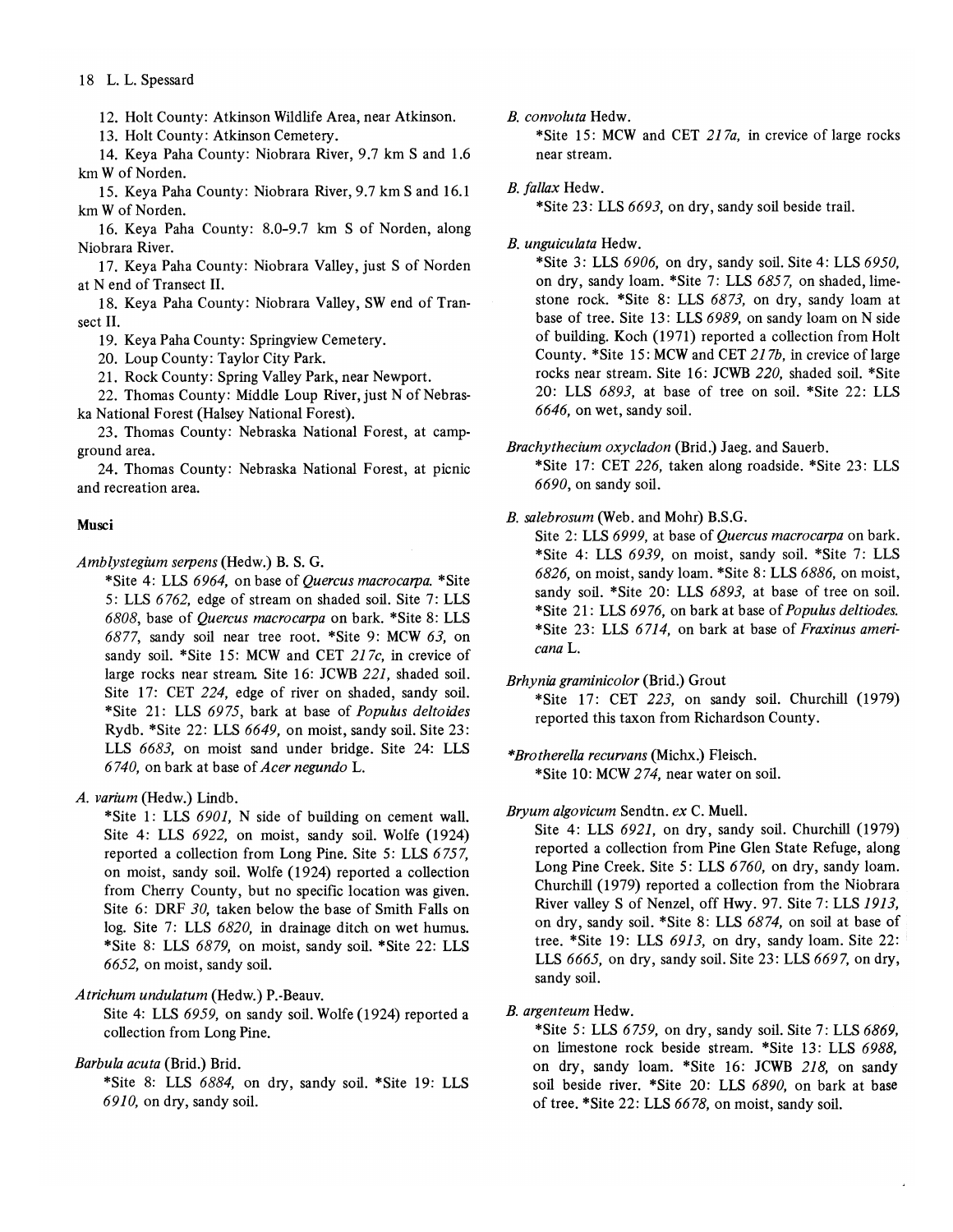*B. caespiticium* Hedw.

\*Site 8: LLS 6881, on soil at base of tree. \*Site 11: MCW *270,* on soil. \*Site 19: LLS *6907,* on sandy loam. \*Site 22: LLS 6645, on moist, sandy soil.

*B. pseudotriquetrum* (Hedw.) Gaertn., Meyer and Scherb. \*Site 15: MCW and CET 217a, in crevice of large rock.

*Campylium hispidulum* (Brid.) Mitt. \*Site 4: LLS 6955, on sandy loam.

*Ceratodon purpureus* (Hedw.) Brid. \*Site 10: MCW 271, on soil of road ditch.

*Desmatodon obtusifolius* (Schwaegr.) Schimp. \*Site 8: LLS 6882, soil at base of tree.

*Dicranella heteromalla* (Hedw.) Schimp. \*Site 4: LLS 6961, on sandy loam.

*D. varia* (Hedw.) Schimp. \* Site 15: MCW and CET 217a, in crevice of large rock.

*Entodon cladorrhizans* (Hedw.) C. Muell.

\*Site 7: LLS 6835, on bark at base of *Quercus macrocarpa.* \*Site 12: LLS 6897, bark at base of *Populus delto ides.* \*Site 24: LLS 6735, bark at base of *Fraxinus americana.* 

*Eurhynchium hians* (Hedw.) Sande Lac. \*Site 4: LLS 6958, on moist, sandy loam.

*E. pulchellum* (Hedw.) Jenn. \*Site 4: LLS 6955, on moist, sandy loam. \*Site 23: LLS 6686, on moist, sandy soil.

*Funaria hygrometrica* Hedw.

Site 6: NJC 56, wet, clay bank beneath waterfalls. Wolfe  $(1924)$  reported a collection from Cherry County from an unknown location. \*Site 22: LLS 6682, on moist sand under bridge.

*Hygroamblystegium tenax* (Hedw.) Jenn.

Site 4: LLS 6923, on log at edge of Pine Creek. Wolfe (1924) reported a collection from Long Pine in Brown County.

*Leptobryum pyriforme* (Hedw.) Wils. \*Site 5: LLS 6761, on moist, sandy loam. \*Site 22: LLS 6677, on moist sand under bridge.

*Leptodictyum riparium* (Hedw.) Wamst. \*Site 4: LLS *6930,* on side of log beside Pine Creek.

\*Site 5: LLS 6767, on moist, sandy loam. \*Site 22: LLS 6654, on wet, sandy soil.

*L. trichopodium* (Schultz) Wamst.

\*Site 23: LLS 6692, on dry, sandy soil.

*Leskea gracilescens* Hedw.

\*Site 2: LLS 6992, on bark at base of *Quercus macrocarpa.* \*Site 24: LLS 6731, on bark at base of *Ulmus americana* L.

*Mnium cuspidatum* Hedw.

Site 4: LLS 6947, on dry, sandy soil. Wolfe (1924) reported a collection from Brown County. Site 7: LLS 6827, on bark at base of *Quercus macrocarpa.* Koch (1975) reported a collection from Cherry County. \*Site 22: LLS 6662, on moist, sandy soil. Site 23: LLS *6705,*  on dry, sandy soil beside trail.

# *Orthotrichum pumilum* Sw.

Site 3: LLS *6905,* on bark at base of *Celtis occidentalis*  L. Churchill (1977) reported a collection from S of Meadville, along Niobrara River, on bark of *Tilia americana* L. Site 7: LLS *6800,* on bark at base of *Quercus macrocarpa.*  Churchill (1977) reported a collection from 12.3 km E of Valentine. \*Site 20: LLS 6894, on bark at base of *Populus deltoides.* \*Site 24: LLS 6728, on bark at base of *Fraxinus americana.* 

*Phascum cuspidatum* Hedw.

\*Site 18: CET 225, growing on rock at top of hill. Koch (1971) reported collections from Lancaster and Richardson counties.

# *Pohlia nu tans* (Hedw.) Lindb.

\*Site 5: LLS 6756, on moist, sandy soil. \*Site 22: LLS 6644, on wet, sandy soil. Site 24: LLS 6734, on wet, sandy soil.

*P. wahlenbergii* (Web. and Mohr) Andr.

\*Site 5: LLS 6775, on moist, sandy loam. \*Site 16: JCWB 219, on soil at edge of river. \*Site 22: LLS 6647, on wet, sandy soil.

*Pylaisiella selwynii* (Kindb.) Crum, Steere, and Anderson \*Site 7: LLS *6802,* on bark at base of *Quercus macrocarpa.* \*Site 20: LLS 6895, on bark at base of *Populus deltoides.* \*Site 24: LLS 6732, on bark at base of *Fraxinus americana.* 

*Rhynchostegium serrulatum* (Hedw.) Jaeg. and Sauerb. \*Site 23: LLS 6698, on dry, sandy soil beside trail.